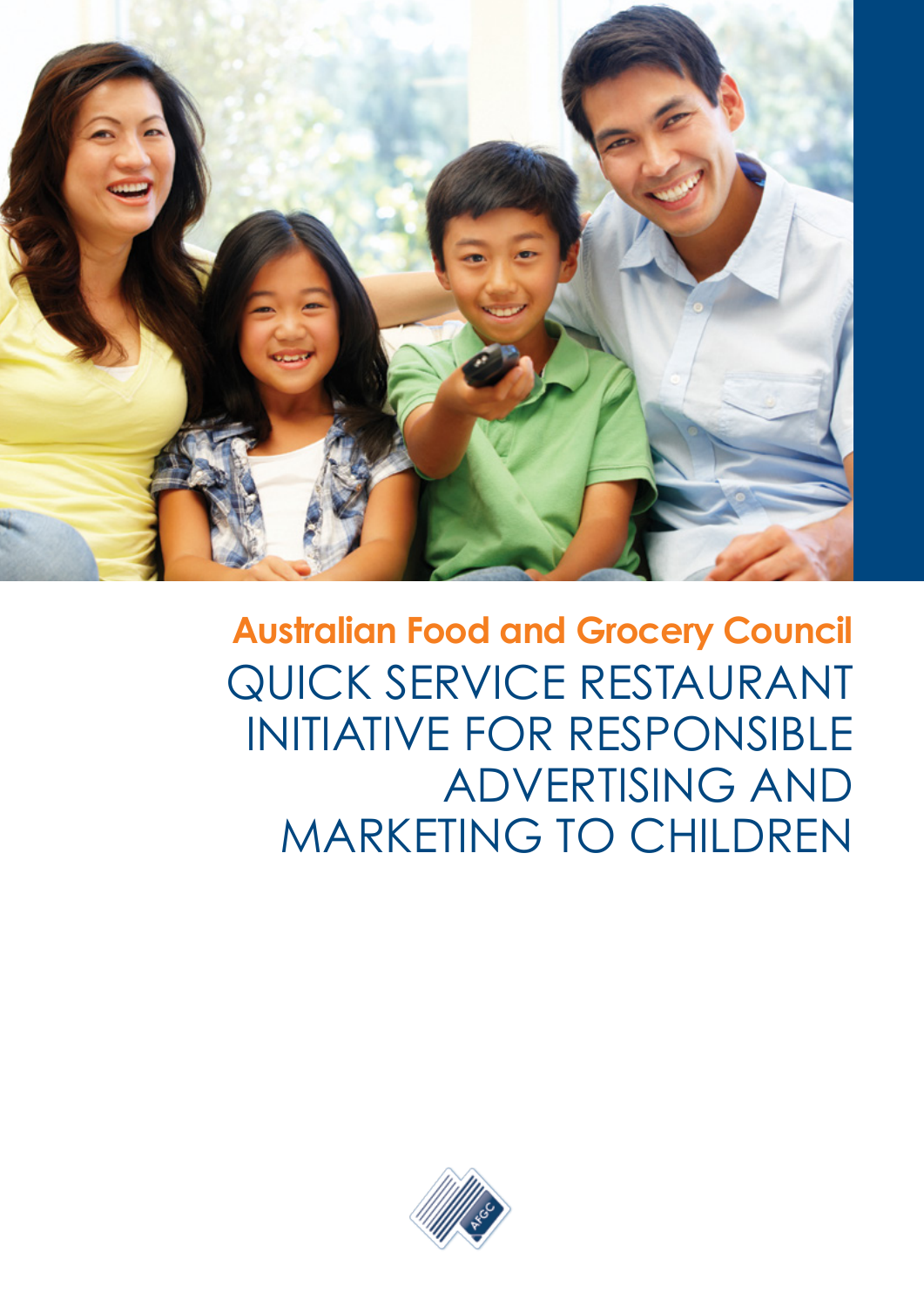The Australian Food and Grocery Council (AFGC) is committed to responsible advertising and marketing of food and/or beverages to Children.

This Initiative provides a common framework to ensure that only food and beverages that represent healthier choices are promoted directly to Children. Whilst it remains the primary responsibility of parents to guide their children's behaviour in this area, Signatories are voluntarily pursuing this Initiative as a means of assisting parents in their efforts.

This Initiative will provide confidence in the responsible marketing practices via clear expectations of the form, spirit and context of Advertising and Marketing Communications to Children, and a transparent process for monitoring and review of practices.

This Initiative has been developed in collaboration with the Australian Association of National Advertisers (AANA) as part of the system of advertising and marketing self-regulation in Australia. Signatories to this Initiative must also abide by:

- The AANA Code of Ethics
- The AANA Code for Advertising and Marketing Communications to Children
- The AANA Food and Beverages Advertising and Marketing Communications Code

This document outlines the minimum commitments required by Signatories. Signatories may choose to adopt additional commitments.

The objectives of this Initiative are to:

**2. OBJECTIVES**

OBJECTN

/ES

- Reduce Advertising and Marketing Communications to Children for food and beverage products that do not represent healthier choices;
- Use Advertising and Marketing Communications to Children to help promote healthy dietary choices and healthy lifestyles amongst Australian children;
- Provide an independent, best practice avenue for consumers to raise concerns regarding Advertising and Marketing Communications to Children for food and beverage products and issues of non-compliance through the Advertising Standards Bureau.

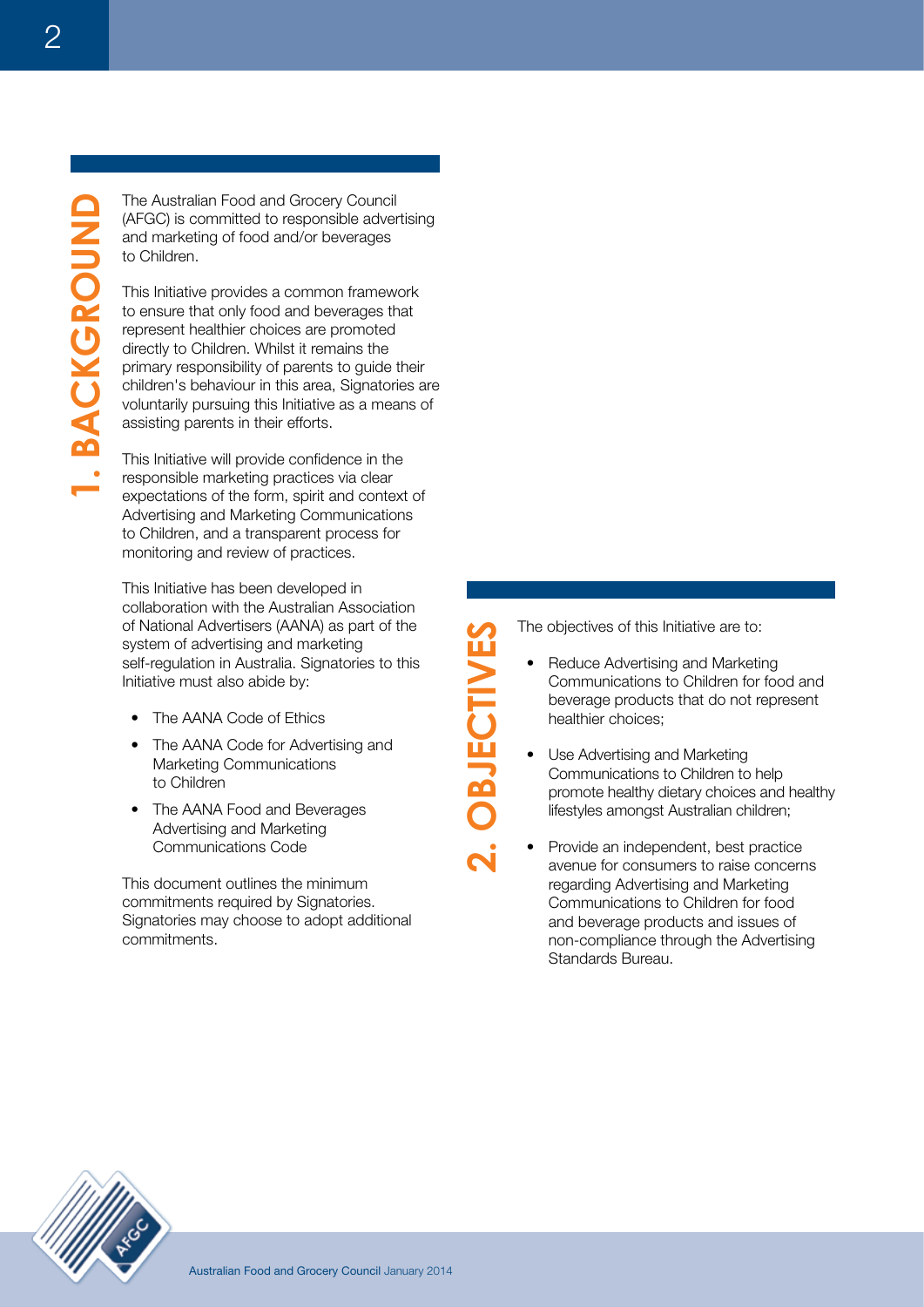Any material which is published or broadcast using any Medium which is undertaken by, or on behalf of a Signatory, and

- Over which the Signatory has a reasonable degree of control, and
- <span id="page-2-0"></span>Advertising or Marketing Communications<br>
Any material which is published or broadcast us<br>
any Medium which is undertaken by, or on beha<br>
a Signatory, and<br>
Over which the Signatory has a reasonable<br>
degree of control, and<br> That draws the attention of the public in a manner calculated to promote or oppose directly or indirectly a product, service, person, organisation or line of conduct,

but does not include labels or packaging for products, public relations communications (corporate or consumer) or in-store point of sale material.

#### **Advertising or Marketing Communications to Children**

#### *Content*

Advertising or Marketing Communications which, having regard to the theme, visuals and language used, are directed primarily to Children and are for food and/or beverage products.

#### *Placement*

Advertising or Marketing Communications that are placed in Medium that is directed primarily to Children (in relation to television this includes all C and P rated programs and other rated programs that are directed primarily to Children through their themes, visuals and language); and/or where Children represent 35 per cent or more of the audience of the Medium.

#### **Advertising Standards Board**

The appointed body to consider any complaints made under this Initiative.

#### **Advertising Standards Bureau**

The secretariat for the Advertising Standards Board.

#### **Children**

Persons under 14 years of age.

#### **Children's Television Standards 2009**

The Australian Communications and Media Authority *Children's Television Standards 2009*.

#### **Initiative**

The Quick Service Restaurant Initiative for Responsible Advertising and Marketing to Children.

#### **Initiative Administration Committee**

Committee specified in Part 4 of the Initiative, which oversees the management of the Initiative.

#### **Initiative Administration Manager**

Employee of the AFGC responsible for the management of the Initiative.

#### **Medium**

Television, radio, newspaper, magazines, outdoor billboards and posters, emails, interactive games, cinema and internet sites.

#### **Nutrition Criteria**

Nutrition criteria, specified in Schedule 2, for assessing Children's meals.

#### **RCMI**

The AFGC's Responsible Children's Marketing Initiative.

#### **Signatory**

Any company who has agreed to be bound by this Initiative and has submitted their Company Action Plan to AFGC.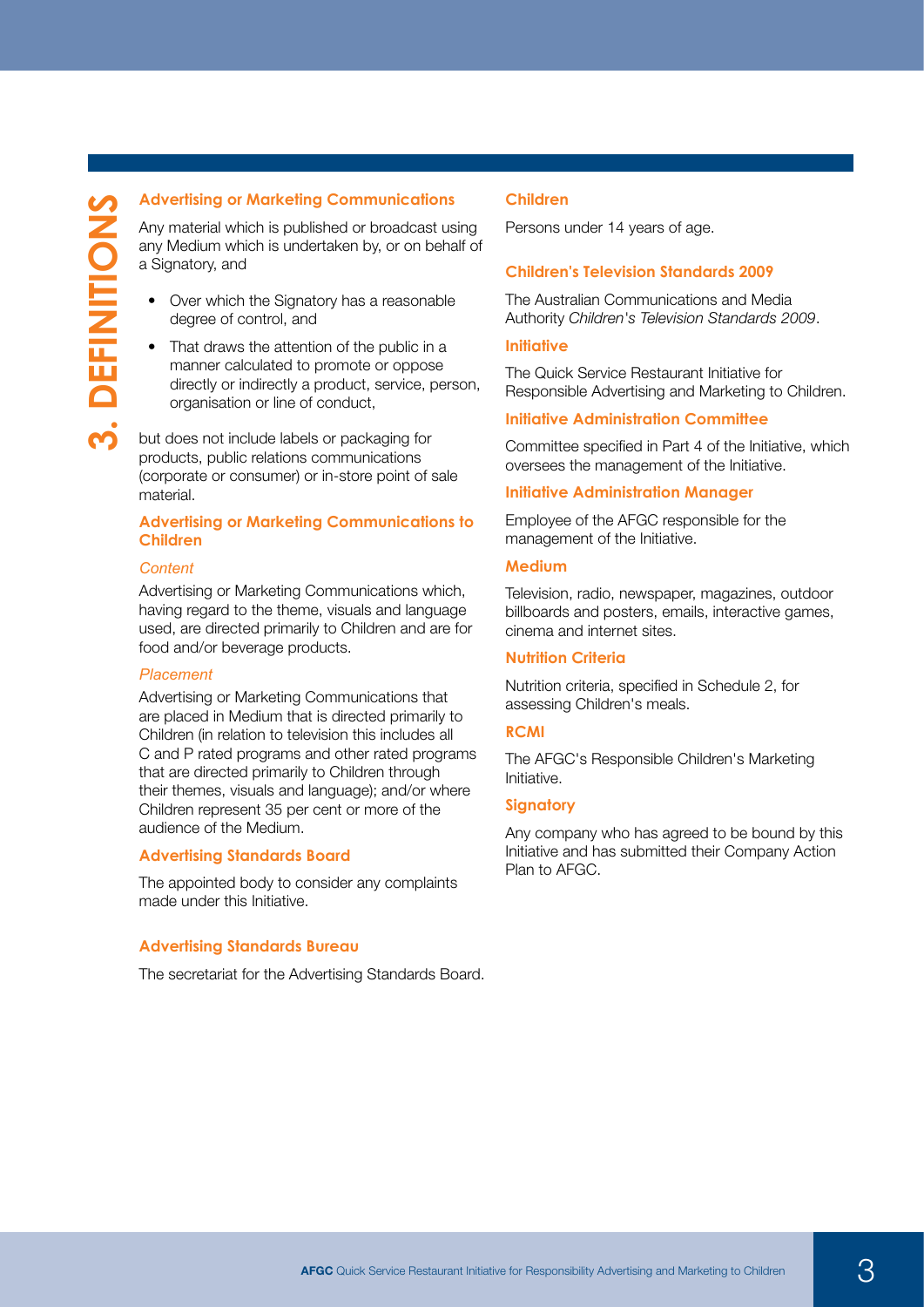#### **Initiative Administration Arrangements**

4.1. The AFGC Board has ultimate responsibility for the administration of the Initiative including its purpose, effective management and reporting to stakeholders. The Initiative Administration Manager coordinates the management of the Initiative, with the assistance of the Initiative Administration Committee. The processes are described below and outlined in Figure 1.

#### **Initiative Administration Manager**

4.2. The Initiative Administration Manager from within the AFGC Secretariat coordinates the management of the Initiative. Specific management duties include:

- a. Developing an annual report and budget
- b. Developing and facilitating an implementation strategy, including the creation of consumer and industry awareness
- c. Interacting with industry on matters relating to the Initiative
- d. Liaising with key stakeholders including the Advertising Standards Bureau
- e. Coordinating the review of uptake and effectiveness of the Initiative
- f. Coordinating compliance monitoring arrangements
- g. Providing strategic advice to the AFGC Board on the value of the Initiative to industry
- h. Coordinating periodic review of the functions of the Initiative and amendments as required
- i. Supporting the functions of the Initiative Administration Committee

#### **Initiative Administration Committee**

4.3. The Initiative Administration Committee supports the management of the Initiative and the RCMI in conjunction with the Initiative Administration Manager. Terms of Reference are at Schedule 3.

| <b>AFGC</b><br><b>Chief Executive</b>              | $\leftarrow$ report $\rightarrow$ | <b>AFGC Board</b>                                                  | report $\longrightarrow$ | <b>Stakeholders</b> |
|----------------------------------------------------|-----------------------------------|--------------------------------------------------------------------|--------------------------|---------------------|
| line<br>report<br>management                       |                                   | <b>Budget recommendation</b><br>approve<br>budget<br>Annual report |                          |                     |
| <b>Initiative</b><br><b>Administration Manager</b> | support $\longrightarrow$         | <b>Initiative</b><br><b>Administration Committee</b>               |                          |                     |

Figure 1: Initiative administration arrangements

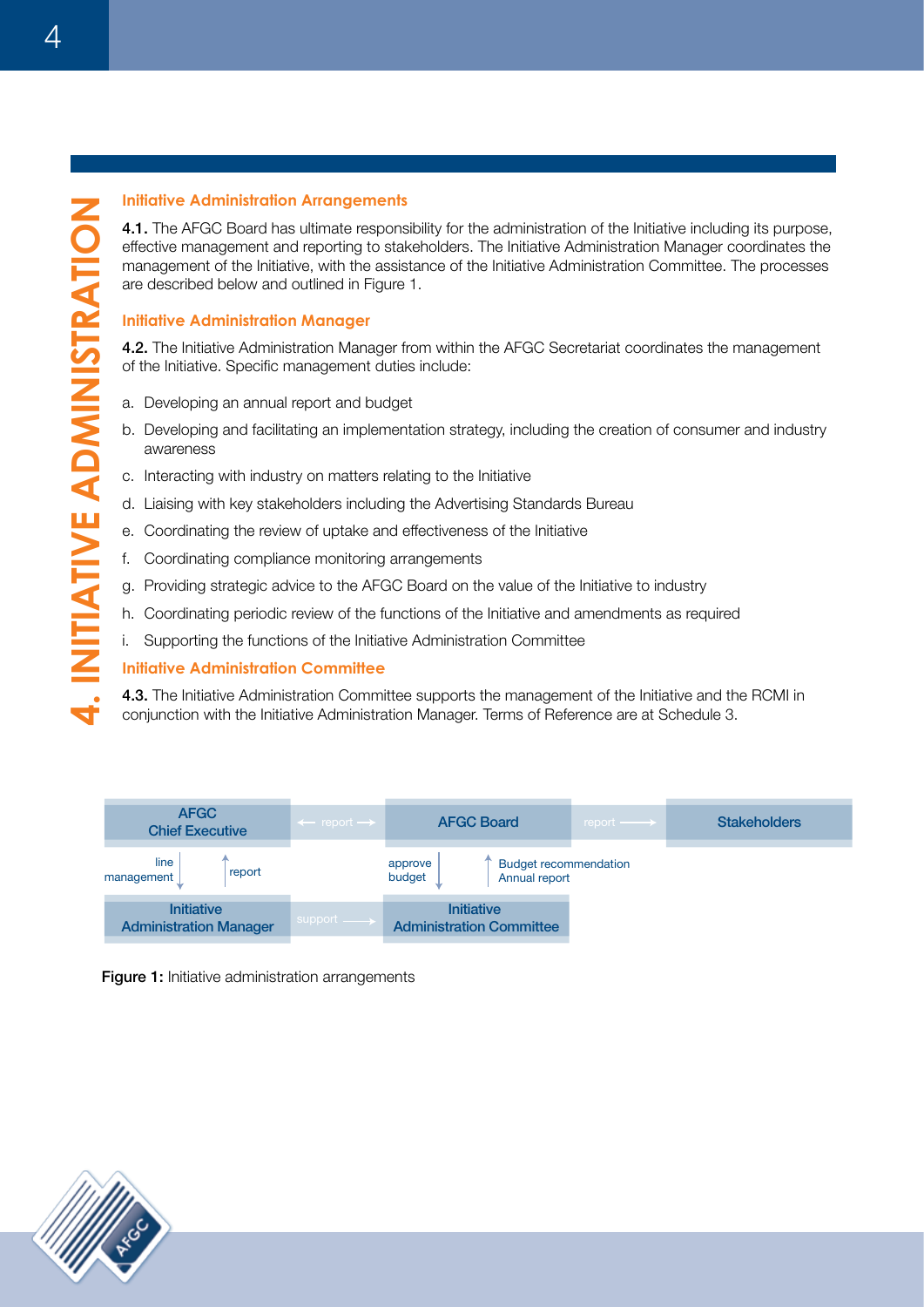#### **Compliance**

**5.1.** Signatories must develop and publish a Company Action Plan communicating how they will meet the Core Principles of this Initiative.

5.2. All Company Action Plans must be consistent with the Core Principles of this Initiative.

5.3. Signatories must brief all relevant staff on the Core Principles of this Initiative and their Company Action Plan.

**5.4.** Signatories must report on their Advertising and Marketing Communications to Children on an annual basis.

5.5. AFGC must coordinate monitoring of company activities on an annual basis to confirm compliance. Reports of this monitoring must be made publicly available.

#### **Complaints**

5.6. Complaints under this Initiative must be determined by an independent body.

5.7. The Advertising Standards Bureau has been appointed to consider any complaints made under this Initiative.

5.8. Signatories must comply with decisions of the Advertising Standards Board, which may include removing or amending non-compliant Advertising and Marketing Communications.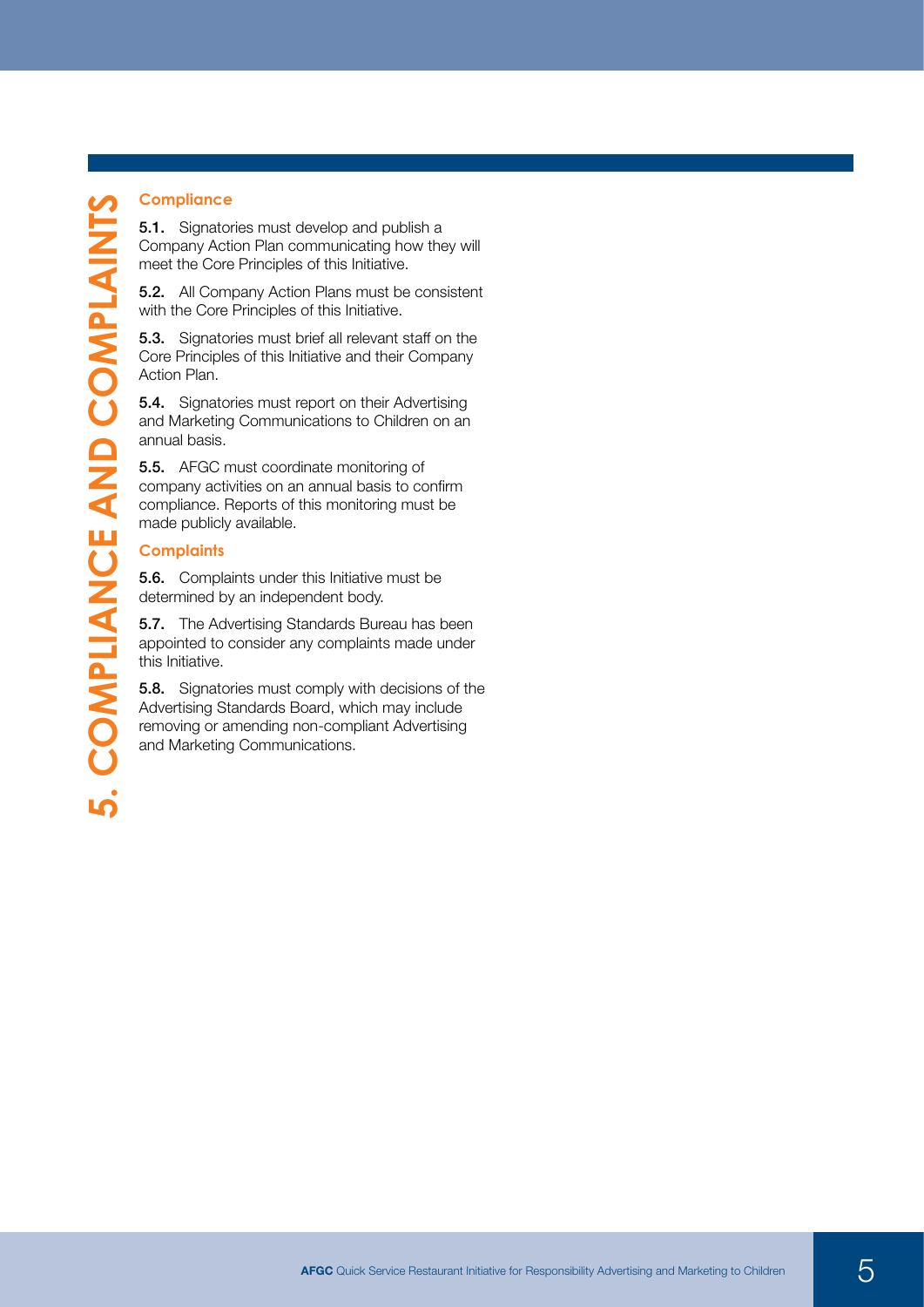# **Core Principles**

#### **Advertising and Marketing Messaging**

S1.1. Advertising and Marketing Communications to Children for food and/or beverages must:

- a. Represent healthier dietary choices, as determined by the Nutrition Criteria; and
- b. Reference, or be in the context of, a healthy lifestyle, designed to appeal to Children through messaging that encourages:
	- i. Good dietary habits, consistent with established scientific or government standards; and
	- ii. Physical activity.

#### **Product Placement**

**S1.2.** Signatories must not pay for the placement of, or actively seek to place, food and/or beverage products in the program or editorial content of any Medium directed primarily to Children unless such food and/or beverage products are consistent with S1.1.

#### **Use of Products in Interactive Games**

**S1.3.** Signatories must ensure that any interactive game directed primarily to Children which includes the Signatory's food and/or beverage products is consistent with S1.1.

#### **Advertising in Schools, Pre-Schools and Day Care Centres**

S1.4. Signatories must not engage in any Advertising and Marketing Communications to Children in Australian primary schools, pre schools and day care centres, except where specifically requested by, or agreed with, the school administration for educational or informational purposes, or related to healthy lifestyle activities under the supervision of the school administration or appropriate adults.

#### **Children's Sporting Events**

S1.5. Signatories must not give away food and/ or beverage products or vouchers to Children as awards or prizes at Children's sporting events unless those products meet the Nutrition Criteria.

#### **Availability of Nutrition Information**

S1.6. Nutrition profile information must be available on company websites and upon request in respect of all food and beverage products.

#### **On-Pack Nutrition Labelling**

**S1.7.** Nutrition profile information must be provided on packaging wherever possible in respect of those food products usually contained in such packaging to assist parents and guardians to make informed food choices for their Children.

**SCHEDULE 1**SCHEDULE

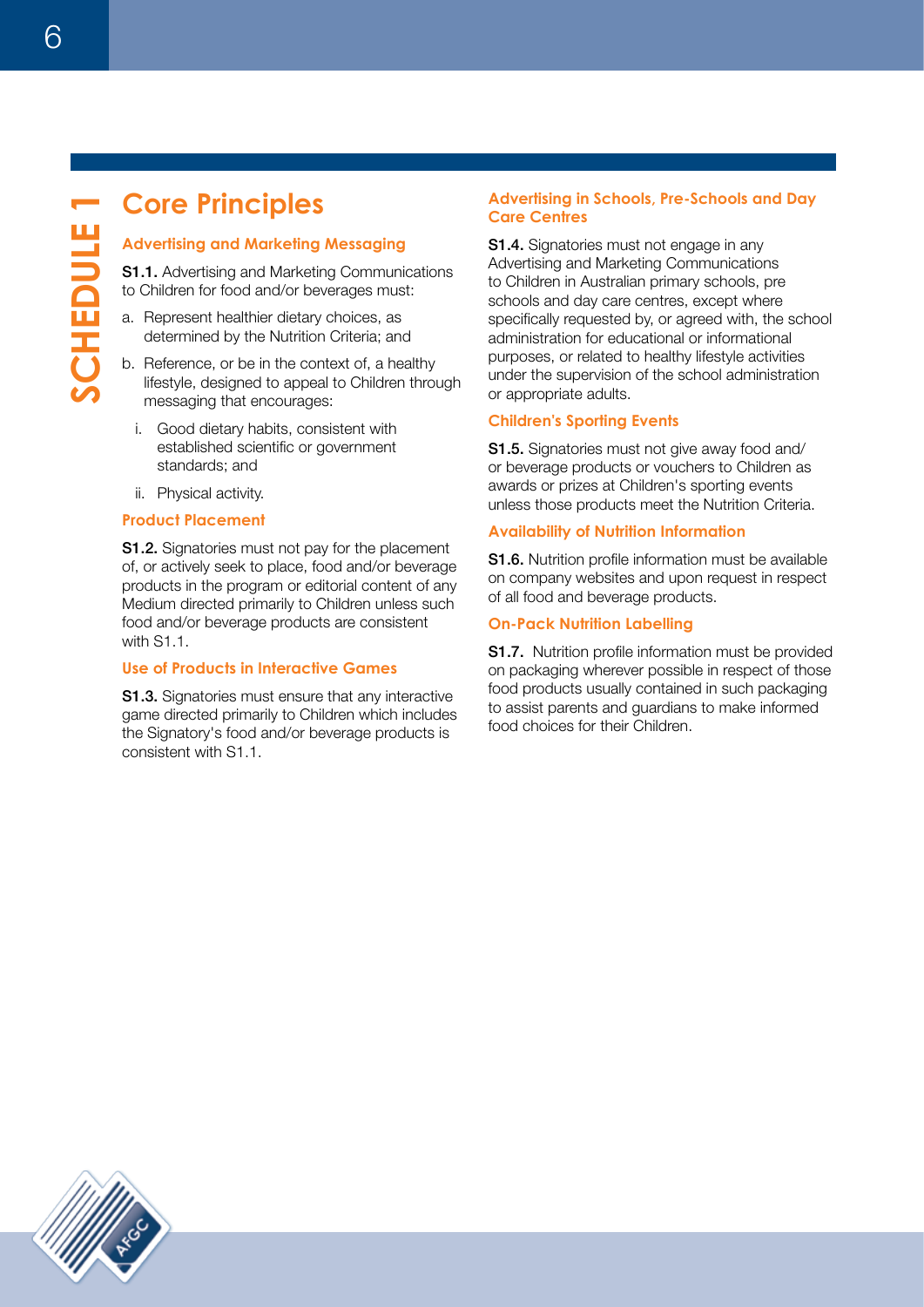## **Nutrition Criteria**

The Nutrition Criteria for assessing Children's meals, according to the Initiative, are as follows:

#### **S2.1. Meal composition**

- a. The meal must be comprised of at least a main and a beverage.
- b. The meal should reflect general principles of healthy eating as defined by credible nutrition authorities.

#### **S2.2. Energy**

- a. The meal must satisfy an energy criteria based on the Nutrient Reference Values for children of different age groups. The maximum energy limits for each target age group are as follows:
	- i. 4-8 years 2080 kJ per meal
	- ii. 9-13 years 2770 kJ per meal

#### **S2.3. Nutrients of public health concern**

- a. The meal must not exceed maximum limits as follows:
	- i. Saturated fat 0.4g per 100kJ;
	- ii. Sugar 1.8g per 100kJ; and
	- iii. Sodium 650mg per serve.
- b. Overall, the average level of saturated fat, sugar and sodium in the meal will be less than what children are currently eating (based on the Children's Survey*<sup>2</sup>* ).

The nutrition criteria for assessing children's meals have been developed by a team of Accredited Practicing Dietitians in consultation with national guidelines and authorities on children's nutrition.

*<sup>1</sup>* National Health and Medical Research Council. Nutrient Reference Values for Australia and New Zealand. Canberra: Commonwealth of Australia; 2006.

*<sup>2</sup>* Australian Government: Department of Health and Ageing. 2007 Australian National Children's Nutrition and Physical Activity Survey. Canberra: Commonwealth of Australia; 2008.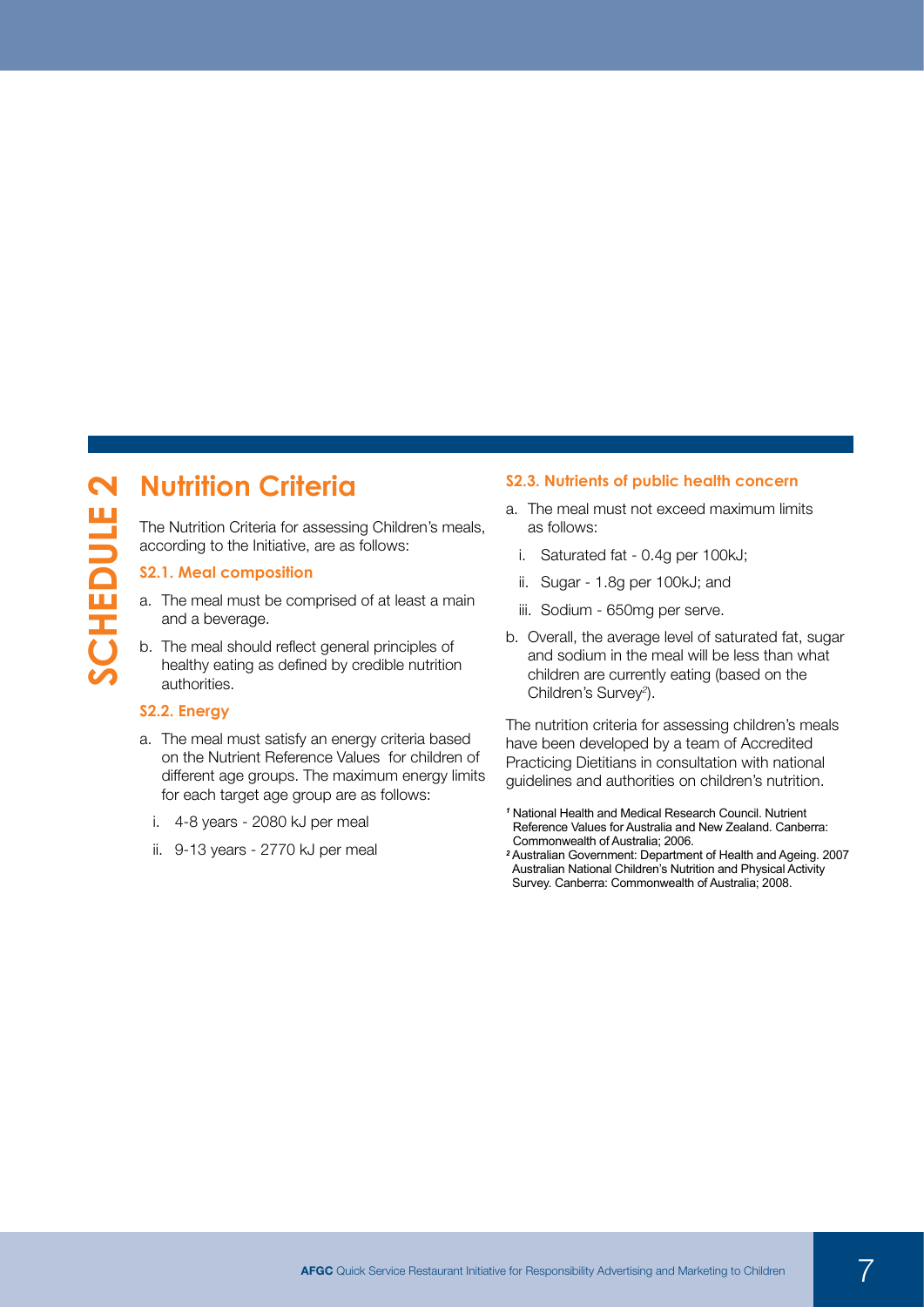## **Terms of Reference: Initiative Administration**

The Initiative Administration Committee performs an integral role in overseeing the management of the RCMI and the QSR Initiative.

#### **Functions**

The core functions include:

- 1. Overseeing the development of an annual report and budget for presentation to, and approval by, the AFGC Board.
- 2. Overseeing the budget administration, including the costs incurred administering the Initiative.
- 3. Overseeing the review of uptake and effectiveness of the Initiative.
- 4. Providing input into the monitoring of compliance with the Initiative, including corrective actions. This includes compliance via company reporting, purchased advertising data and the Advertising Standards Board's determinations.
- 5. Providing strategic advice to the AFGC Board on the value of the Initiative to industry and any repositioning or strategies that may improve its effectiveness.
- 6. Overseeing periodic review of the Initiative and amendments as required.

#### **Membership**

There will be 5 members on the Initiative Administration Committee, comprising:

- Chair-AFGC Board member or delegate
- Industry representatives (2)—one from RCMI's Signatories and one from the QSR Initiative's Signatories
- External stakeholders (2)

#### **Duration of Membership**

Each member is appointed for a period of two (2) years. Upon completion of this period, an individual may nominate for re-appointment.

#### **Appointment of Members**

The Initiative Administration Manager will coordinate the selection and appointment of members and the review of their performance to ensure the continued effectiveness of the Initiative Administration Committee. All members are to be notified to the AFGC Board.

#### **Secretariat**

The Initiative Administration Manager will provide secretariat support for all activities of the Initiative Administration Committee.

#### **Meeting Schedule**

Meetings will be scheduled on a quarterly basis and held via teleconference. Additional meetings may be held on an as-needs basis via teleconference or face-to-face.

#### **Observers**

The Initiative Administration Committee may invite observers to meetings. Observers have no voting rights.

#### **Decision Making Procedure**

In the instances that a vote is required, decisions will be made by a majority.

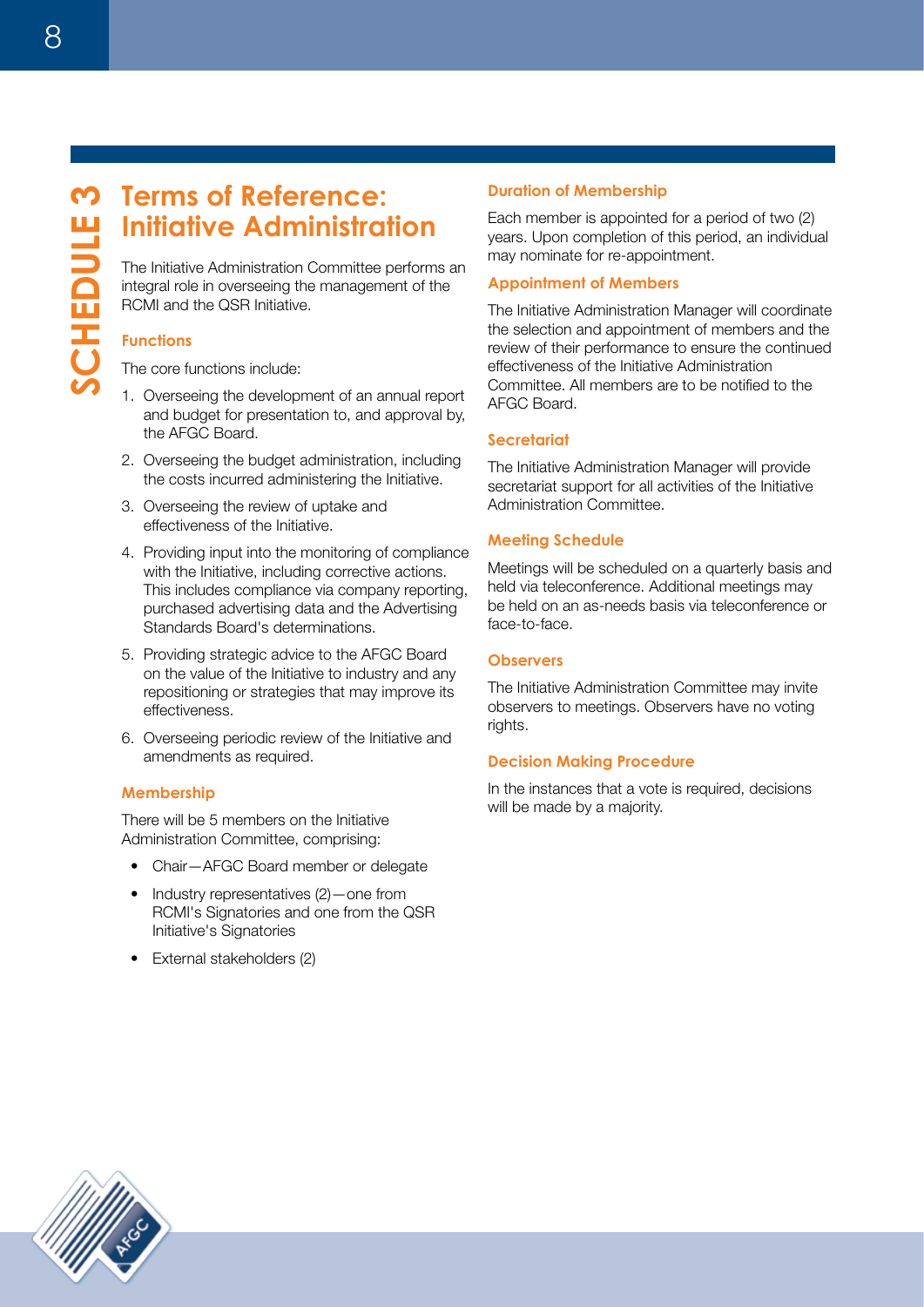#### AFGC Quick Service Restaurant Initiative for Responsibility Advertising and Marketing to Children